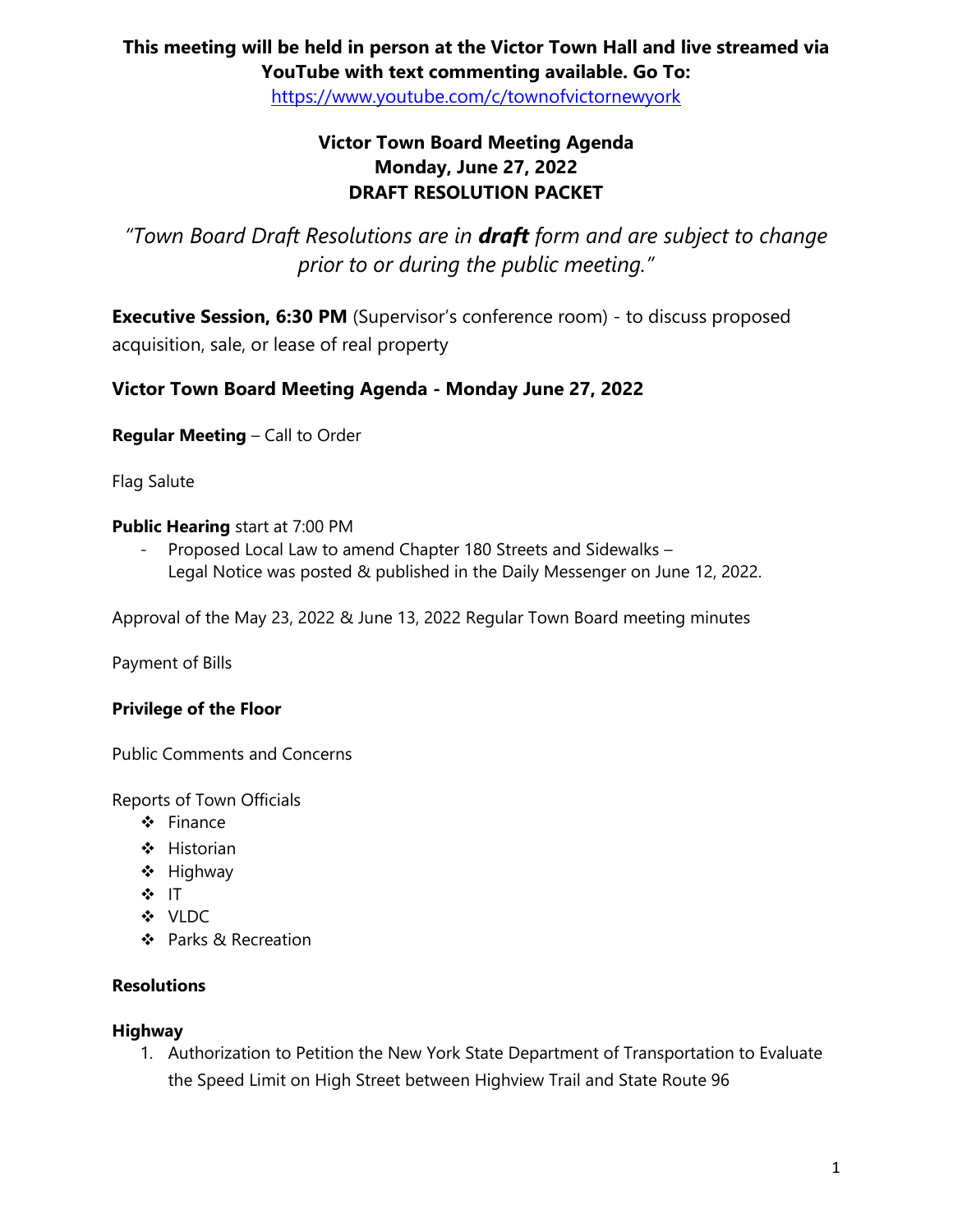## **This meeting will be held in person at the Victor Town Hall and live streamed via YouTube with text commenting available. Go To:**

<https://www.youtube.com/c/townofvictornewyork>

#### **Human Resources**

- 2. Accept the retirement of Renee McConnell from the Town Clerk's Office
- 3. Town Engineer Contract Extension for LaBella Engineering

#### **IT**

4. Surplus Computer Equipment Declaration & Disposition

## **Parks & Recreation**

- 5. Authorization for purchase of custom printed, high intensity, aluminum signage for Auburn and Lehigh Valley trails
- 6. Authorization for the rental of inflatable movie screen, video projection system and sound system for movie in the park
- 7. Agreement with Mike Rook for youth fishing instruction
- 8. Agreement with Doug Rougeux for a bubble mania show
- 9. Agreement with Empire Tennis Academy for tennis instruction for youth and adults
- 10. Agreement with Mark Rust for a kids and family concert at the summer day camp
- 11. Agreement with Rich Stein for a magic show for kids and families at the summer day camp
- 12. Agreement with Rich Stein for instruction in magic and balloon twisting for youth
- 13. Request for certificate of liability insurance waivers
- 14. Authorization for purchase of (2022) Canycom BFP602 bucket style, rubber tracked carrier from track equipment company for parks and trails operations

## **Town Clerk**

- 15. Appointment of Registrar of Vital Statistics
- 16. Letter of Credit amendment The Fairways Phase III Release 1
- 17. John & Janet Hartman, Hold Harmless 6746 Canterbury Trail, fence in utility easement
- 18. Accept Surety Southgate Hills Phase II
- 19. Release 10 Piper Meadows

## **PUBLIC COMMENT**

## **ADJOURN**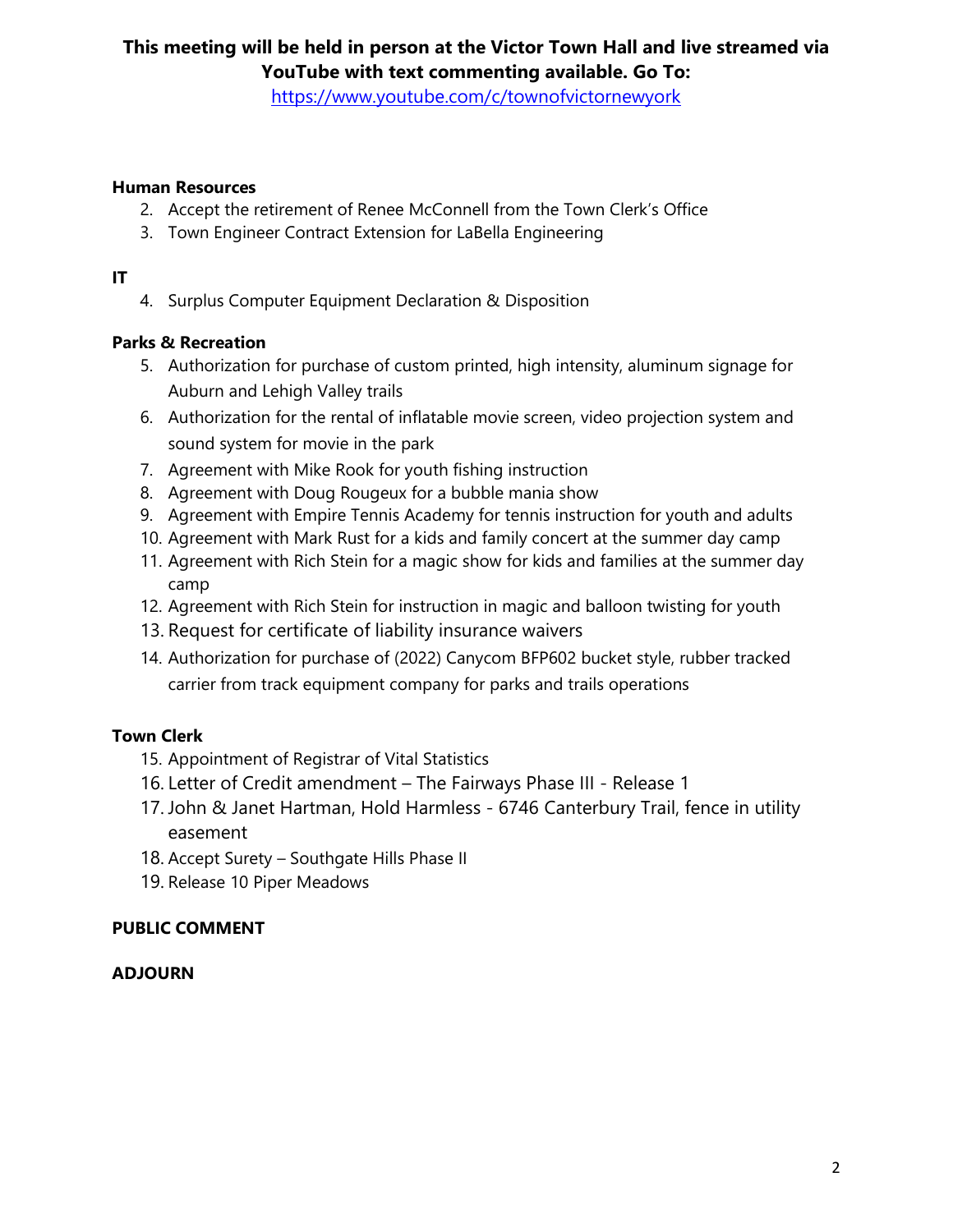## NOTICE OF PUBLIC HEARING PROPOSED LOCAL LAW TO AMEND CHAPTER 180 STREETS AND SIDEWALKS

PLEASE TAKE NOTICE that a draft Local Law has been introduced to the Town Board of the Town of Victor, New York, on May 23, 2022, designated as a proposed Local Law to amend Chapter 180 Streets and Sidewalks.

PLEASE TAKE FURTHER NOTICE that a public hearing upon said Local Law has been scheduled for June 27, 2022 at 7:00 PM, to be held by the Town Board at the Victor Town Hall, 85 East Main Street, Victor, NY. At such time and place all persons interested in this subject matter will be heard. Said Local Law is on file in the Victor Town Clerk's Office located at 85 East Main Street, Victor, New York, 14564 where it is available for public inspection during regular business hours. Written comments may also be directed to the Victor Town Clerk on or before 12:00 PM on June 27, 2022. The meeting will also be live streamed via YouTube at [https://www.youtube.com/c/townofvictornewyork.](https://www.youtube.com/c/townofvictornewyork)

Dated: June 7, 2022 Maren C. Bodine, Town Clerk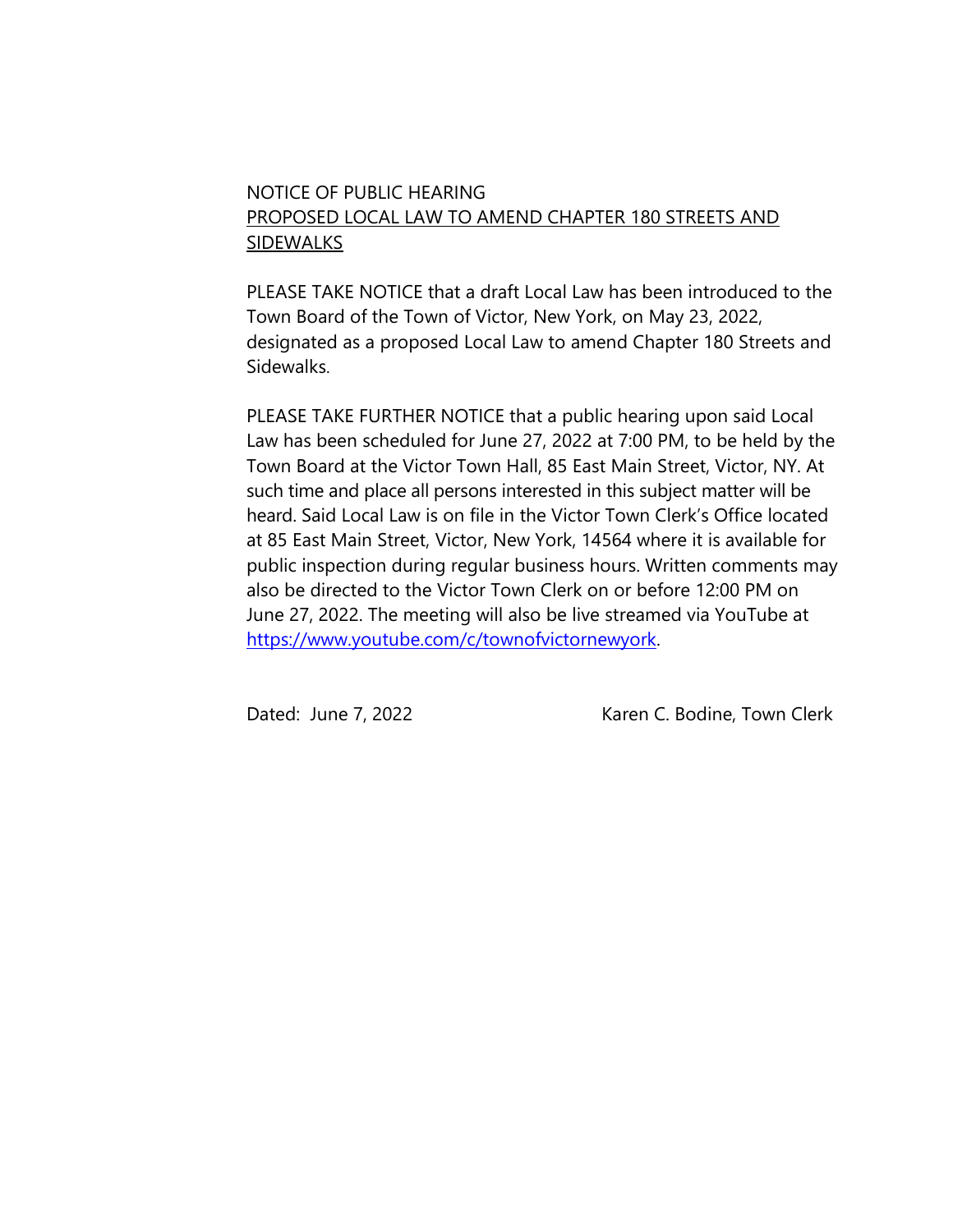#### LOCAL LAW TO AMEND CHAPTER 180 STREETS AND SIDEWALKS

BE IT ENACTED, by the Town Board of the Town of Victor, Ontario County, State of New York, as follows:

#### Section I. Authorization

The adoption of this Local Law is in accordance with New York Municipal Home Rule Law Section 10.

#### Section II. Title and Purpose

This law shall be known as and may be cited as Local Law No. -2022 to amend Chapter 180 Streets and Sidewalks at Section 180-5 Sidewalk Policy and 180-6 Sidewalk Policy Enforcement. The purpose of this Local Law is to update the sidewalk policy and its enforcement.

#### Section III. Legislative Finding

The Town Board of the Town of Victor finds and hereby determines that the definition of Off-Road Vehicle needs to be updated.

#### Section IV. Amendment

Chapter 180 Streets and Sidewalks shall be amended as follows:

Section 180-5 Sidewalk policy.

The Town is responsible for maintaining safe and adequate sidewalks for pedestrian use by the regulating the manner of construction, reconstruction, repair and maintenance of sidewalks and the materials to be used and the grades and widths thereof. Every owner of any real property shall keep the sidewalks their full width in front of or by the side of such house or other building and lot or vacant lot free from ice, snow, dirt, rubbish or other obstruction. No vehicle shall be permitted to be parked in such a manner as to block or interfere with the use of any sidewalk within the town.

## Section 180-6 Sidewalk policy enforcement

The provisions of this chapter may be enforced by any officer of the Town of Victor appointed to carry out such duties by the Victor Town Board.

A. Commencement of proceedings. Any owner of real property which is found to be in violation of this chapter may be issued an appearance ticket for such violation and shall be prosecuted in the manner herein provided.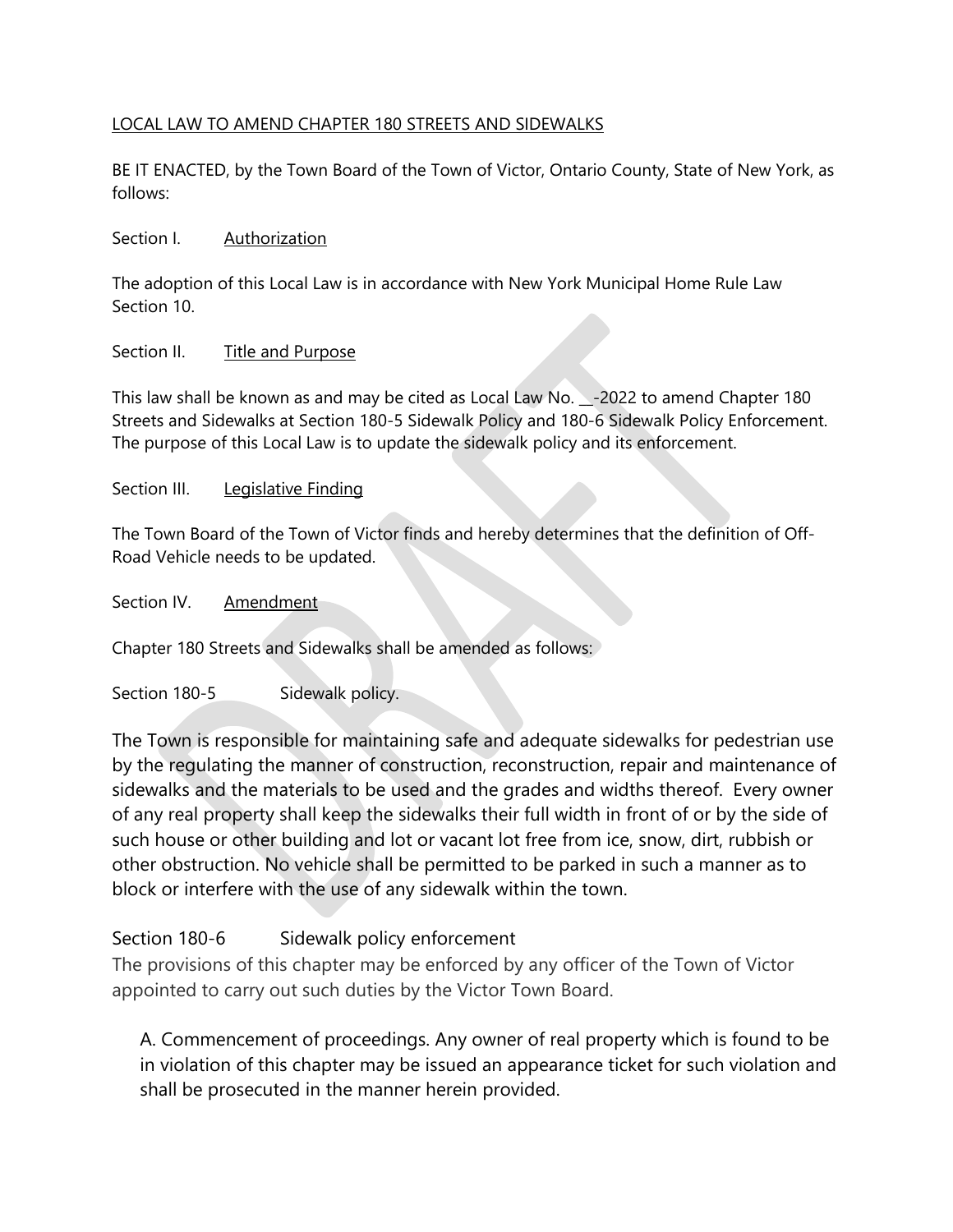B. Appearance tickets and process. Any person authorized to enforce this chapter may issue appearance tickets therefor and is hereby authorized to serve any process relating to any proceeding pursuant to this chapter. In the event that an appearance ticket is unanswered, the Justice Court shall permit the filing of an information from the appropriate enforcement officer and issue a warrant of arrest for the alleged violator.

C. Prosecution of violations. A violation of this chapter shall be punishable by a fine of not more than \$25, except that for a second violation of this chapter the fine shall be not more than \$50 and for a third or subsequent violation of this chapter the fine shall be not more than \$100. Each day during which a property shall be found not in compliance with the posting standards set forth herein shall be deemed a separate and distinct violation of this chapter

## Section V. Validity and Severability

Should any word, section, clause, paragraph, sentence, part or provision of this local law be declared invalid by a Court of competent jurisdiction, such determination shall not affect the validity of any other part hereof.

#### Section VI. Repeal, Amendment and Supersession of Other Laws

All other ordinances or local laws of the Town of Victor which are in conflict with the provisions of this local law are hereby superseded or repealed to the extent necessary to give this local law force and effect during its effective period.

## Section VII. Effective Date

This Local Law, after its adoption by the Town Board of the Town of Victor, shall take effect immediately upon its filing with the Office of the Secretary of State of the State of New York.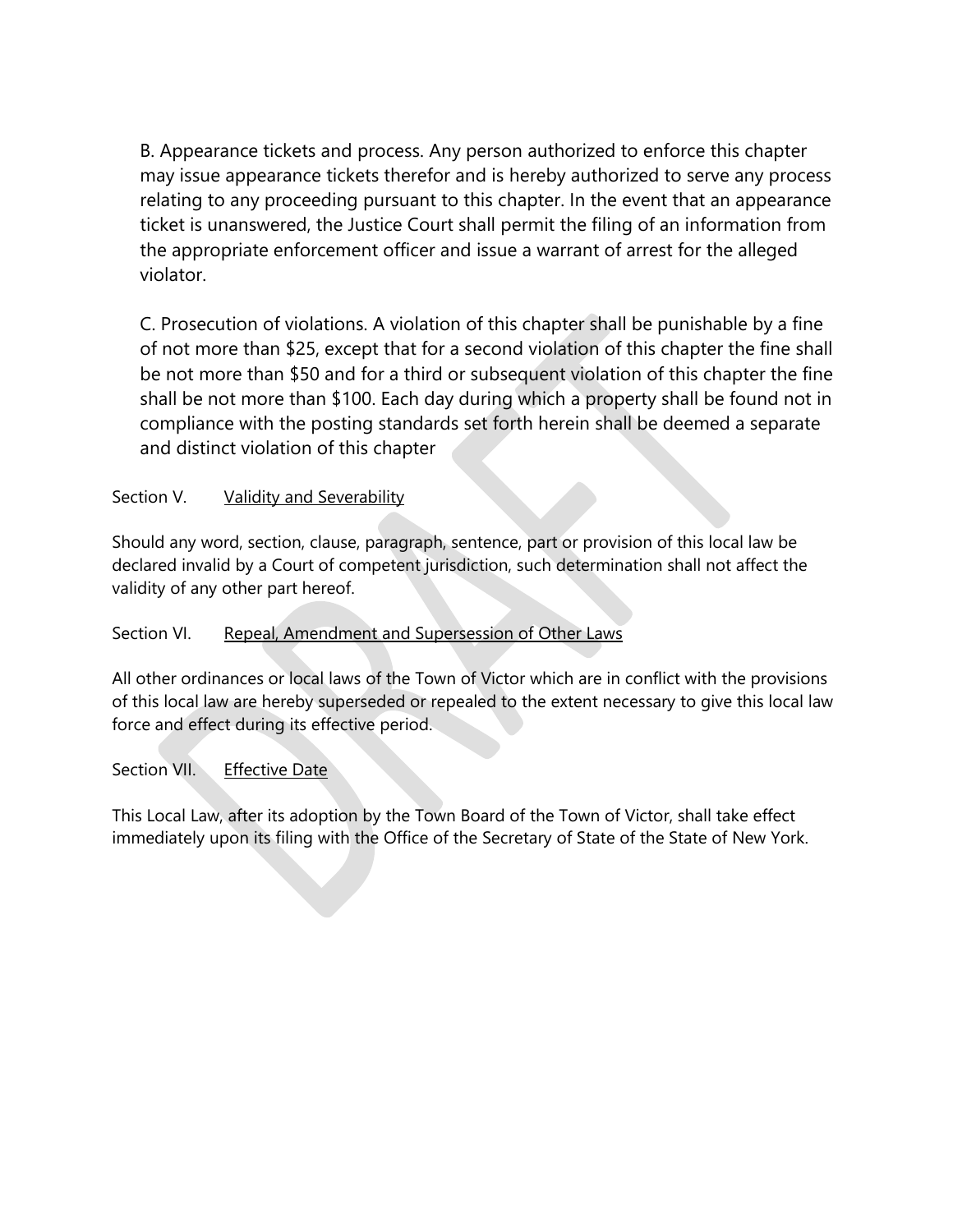## RESOLUTION NO. PETITION NEW YORK STATE DEPARTMENT OF TRANSPORTATION - EVALUATE THE SPEED LIMIT ON HIGH STREET

WHEREAS, the Highway Superintendent has concerns regarding residential development, fire department traffic and vehicular traffic due to school activities, on High Street between Highview Trail and State Route 96; now, therefore, be it

RESOLVED the Town Clerk proceed with petitioning the NYS State Department of Transportation to evaluate the speed limit of High Street between Highview Trail and State Route 96; and further

RESOLVED that a copy of this resolution be forwarded to the Ontario County Superintendent of Highways, Town Clerk, and Highway Superintendent.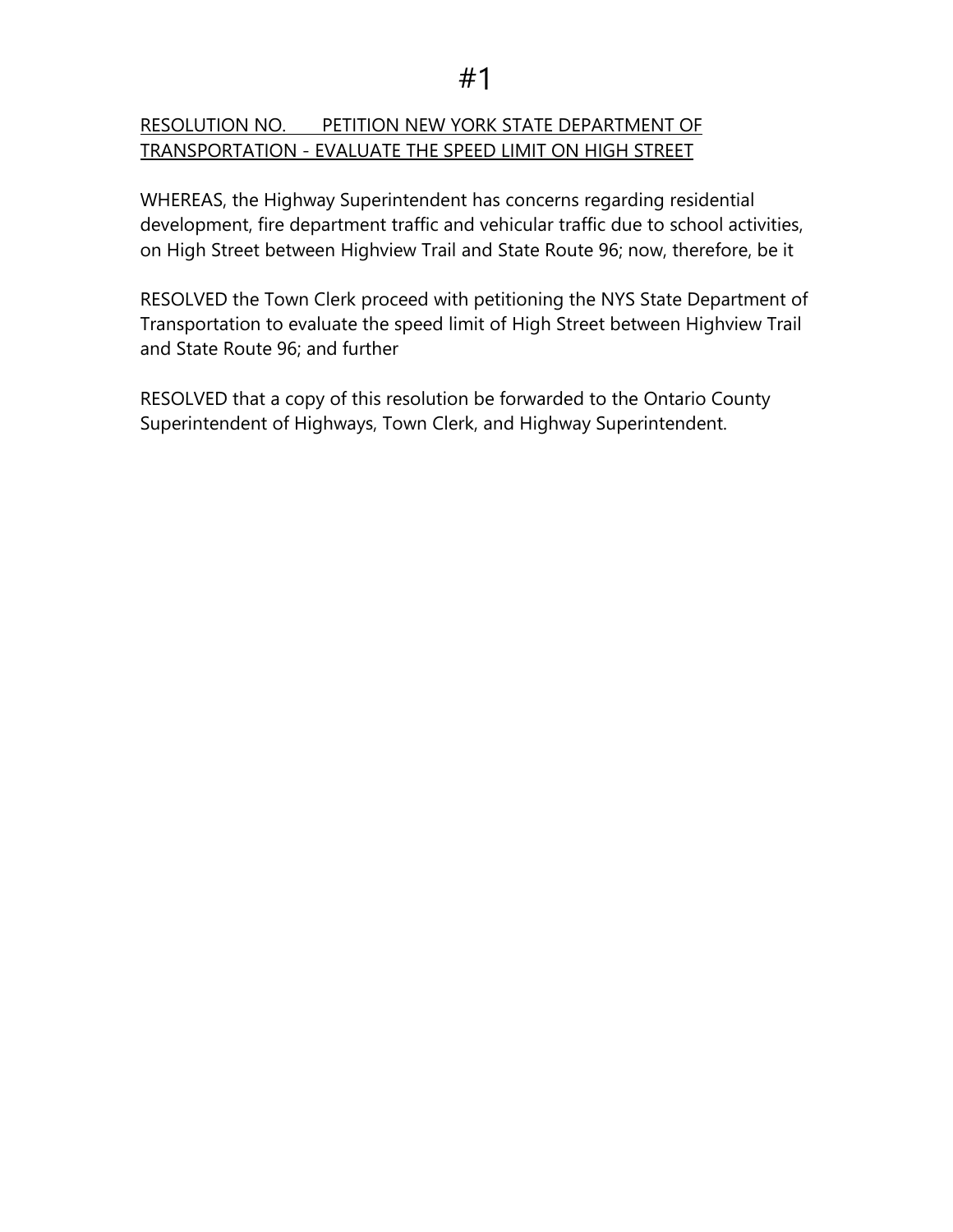RESOLUTION NO. ACCEPTANCE OF THE RETIREMENT OF RENEE MCCONNELL, DEPUTY TOWN CLERK, FROM THE TOWN OF VICTOR TOWN CLERK'S OFFICE

WHEREAS, Renee McConnell has worked for the Town of Victor Town Clerk's Office for 20 years, and

WHEREAS, Renee McConnell has submitted her letter of retirement, effective on June 15, 2022, from her position as Deputy Town Clerk; now, therefore be it

RESOLVED that the Victor Town Board accepts the retirement of Renee McConnell from the from the Town of Victor Town Clerk's Office and her position as Deputy Town Clerk, and be it further

RESOLVED, that the Victor Town Board wishes Renee McConnell all the best in her new adventures, and thanks her for her years of dedicated service to both the employees and residents of the Town of Victor, and be it further

RESOLVED that a copy of this resolution be sent to Renee McConnell, Town Clerk's Office, Finance Department, and Human Resources.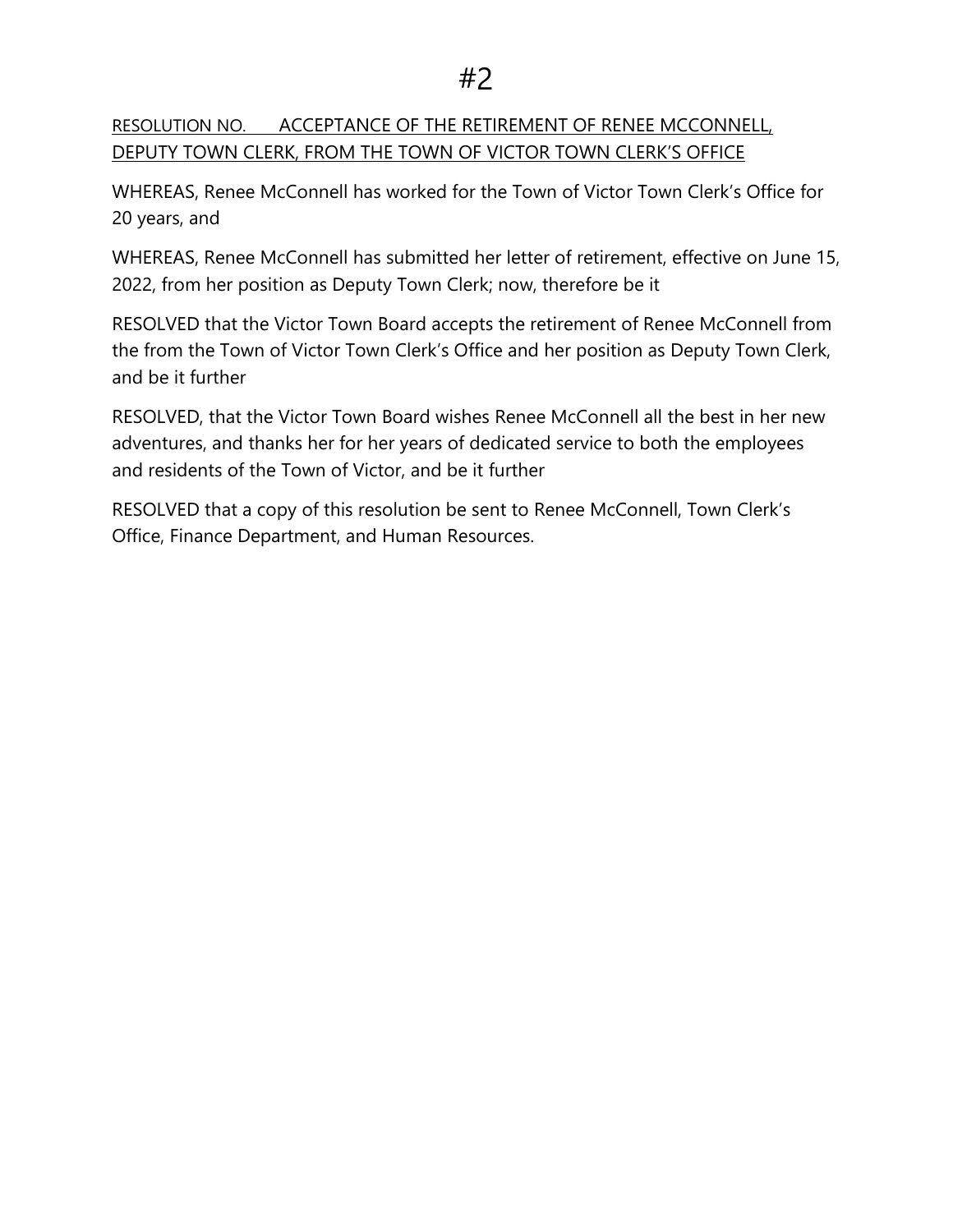## RESOLUTION NO. AUTHORIZATION FOR SUPERVISOR TO EXTEND EXISTING PROFESSIONAL ENGINEERING SERVICES AGREEMENT WITH LABELLA ASSOCIATES, P.C.

WHEREAS, the Town Board passed Resolution #201-20 on May 26, 2020 extending the Professional Engineering Services Agreement with Labella Associates for the Town of Victor, and

WHEREAS, this contract expired on April 26, 2022, and

WHEREAS, the Town Board wishes to extend the Professional Engineering Services Agreement with Labella Associates for the Town of Victor until April 26, 2024; and

WHEREAS, Labella Associates has submitted pricing for the extension as noted in the attachments marked as "Schedule A" and kept on file in the Town Clerk's office; now, therefore, be it

RESOLVED that the Town Board hereby authorizes the Town Supervisor to extend the Professional Engineering Services Agreement with Labella Associates for the Town of Victor until April 26, 2024; and be it further

RESOLVED that copies of this resolution be forwarded Labella Associates, Human Resources, Town Clerk, and the Finance Office.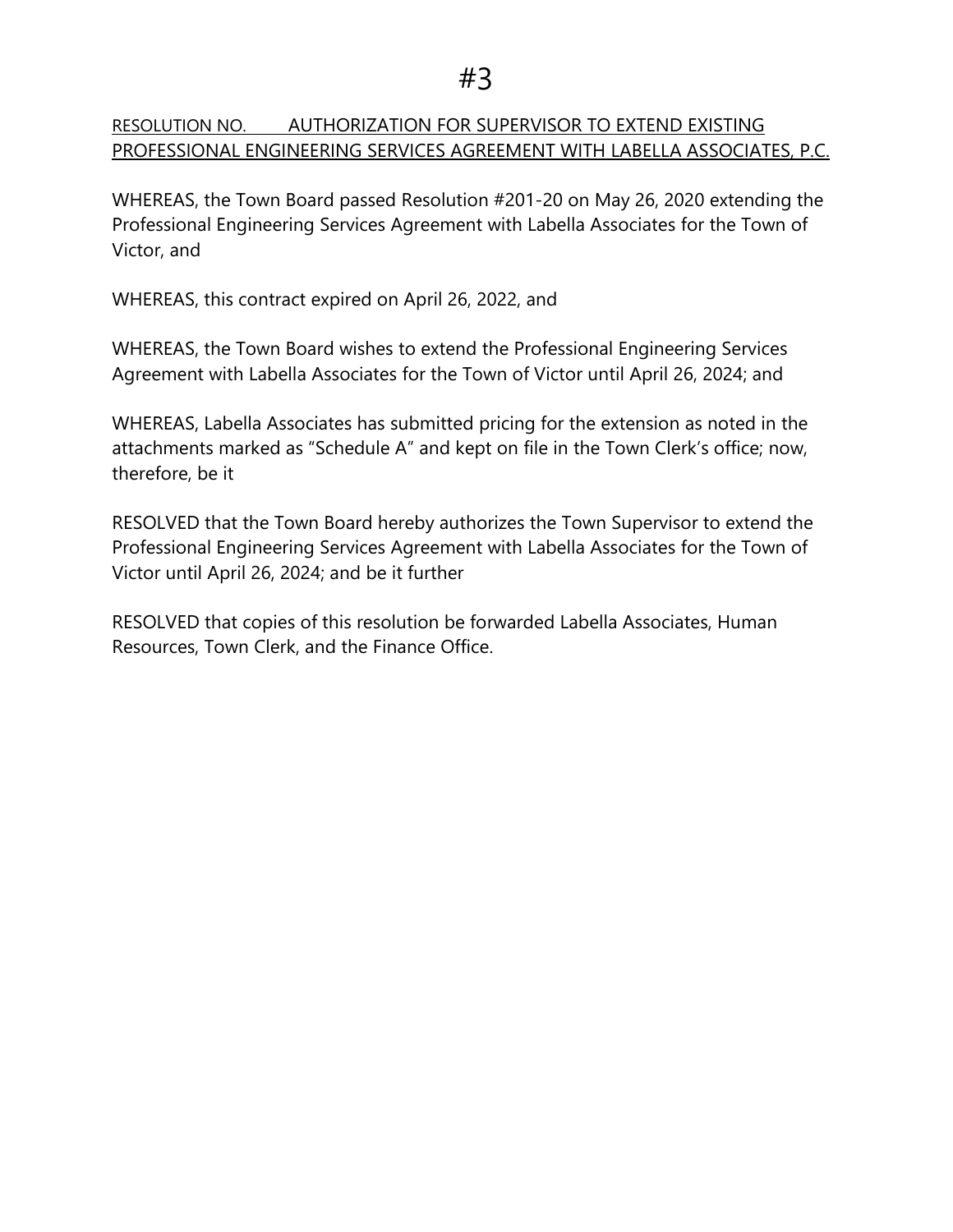## RESOLUTION NO. SURPLUS COMPUTER EQUIPMENT DECLARATION & DISPOSITION

WHEREAS, the IT Department maintains the inventory of computer & technology equipment for the Town of Victor and has advised the Town Board of equipment that has been taken out of service and held in storage in the Town Hall; and

WHEREAS, it has been determined that the equipment no longer meets minimum standard requirements and any hardware that can be used has been salvaged; and

WHEREAS, it has been recommended by the IT Department and determined by the Town of Victor that it is in the best interests of the Town that this out of service computer & technology equipment be declared surplus and disposed of per Resolution #352, Town of Victor Technology Hardware and Software Disposal Policy, which was approved on October 12, 2010; now, therefore, be it

RESOLVED, that the equipment be picked up and disposed of by EWaste+ for a cost not to exceed Two Hundred Twenty-Five dollars (\$225.00), said funds are available in the 2022 Budget line-item A.1680.400, Central Data Processing.Contractual; and further

RESOLVED, that a copy of this resolution be forwarded to Bernie Ward, Account Manager EWaste+, Manager of Technology Support, Finance Director; and Town Clerk.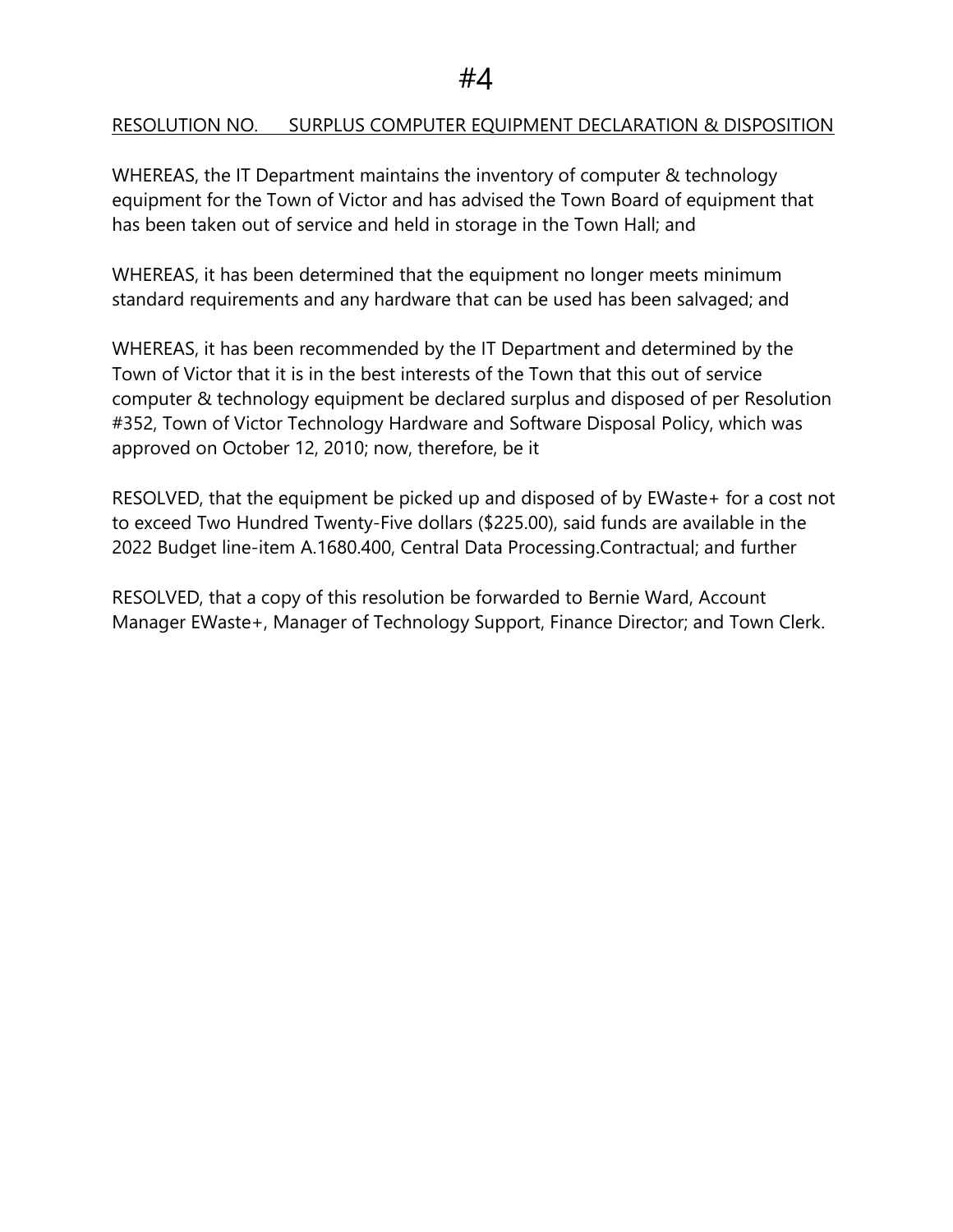## RESOLUTION NO. AUTHORIZATION FOR THE PURCHASE OF CUSTOM PRINTED, HIGH INTENSITY, ALUMINUM SIGNAGE FOR AUBURN AND LEHIGH VALLEY TRAILS

WHEREAS, the Department of Parks and Recreation has the need to purchase custom printed, high intensity, aluminum signage to replace the existing signage on the Auburn and Lehigh Valley Trails; and

WHEREAS the materials are available for purchase from Elderlee, Incorporated at a cost of One Thousand Five Hundred Ninety-Eight Dollars and Ninety Cents (\$1,598.90) per the attached quote; and

WHEREAS, funds are available in the 2022 Budget line item A7110.400 Parks.Contractual for said project; now therefore, be it

RESOLVED that the Town Board authorizes the Director of Parks and Recreation to purchase custom printed, high intensity, aluminum signage to replace the existing signage on the Auburn and Lehigh Valley Trails from Elderlee, Incorporated at a cost of One Thousand Five Hundred Ninety-Eight Dollars and Ninety Cents (\$1,598.90) per the attached quote, and said funds are available in the 2022 Budget line item A7110.400 Parks.Contractual; and further

RESOLVED that a copy of this resolution be forwarded to Trails MEO, Director of Parks and Recreation, Town Clerk and Director of Finance.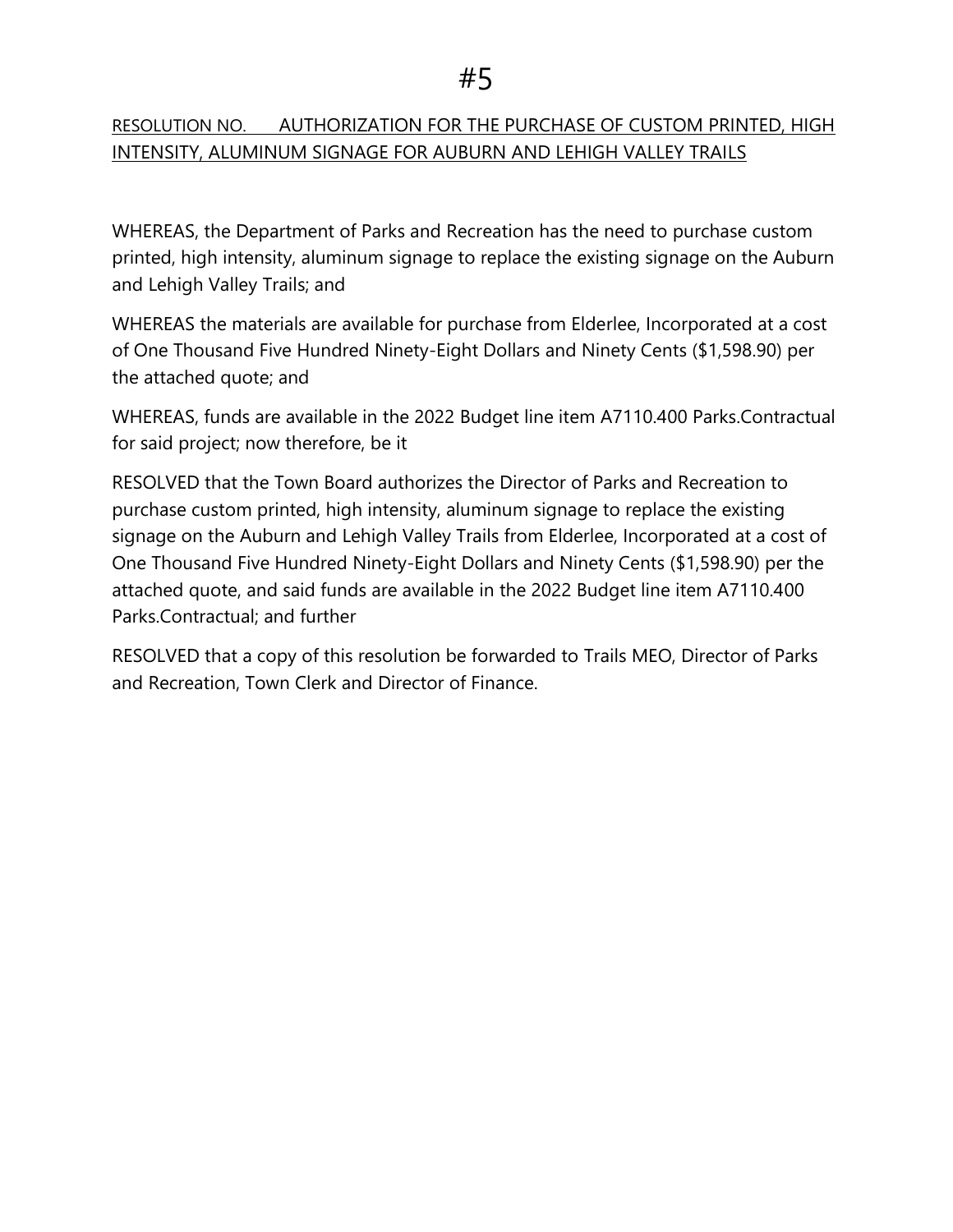## RESOLUTION NO. AUTHORIZATION FOR THE RENTAL OF INFLATABLE MOVIE SCREEN, VIDEO PROJECTION SYSTEM AND SOUND SYSTEM FOR MOVIE IN THE PARK

WHEREAS, the Department of Parks and Recreation has the need to rent an inflatable movie screen, video projection system, sound system and related equipment for a family movie at Dryer Road Park on Saturday, August 27, 2022; and

WHEREAS, the Director of Parks and Recreation has requested and received the following quotes;

| VENDOR                          | <b>PRICE</b>    |
|---------------------------------|-----------------|
| Blue Apple Productions          | \$2,622.21      |
| <sup>1</sup> Zuper Bounce, Inc. | Unable to Quote |

and

WHEREAS, funds are available in the 2022 Budget line item A7550.400 Celebrations. Contractual for said project; now therefore, be it

RESOLVED that the Town Board authorizes the Director of Parks and Recreation to rent an inflatable movie screen, video projection system, sound system, and related equipment from Blue Apple Productions at a cost of Two Thousand Six Hundred Twenty-Two Dollars and Twenty-One Cents (\$2,622.21) per the attached quote for a family movie at Dryer Road Park on Saturday, August 27, 2022, and said funds are available in the 2022 Budget line item A7550.400 Celebrations.Contractual; and further

RESOLVED that a copy of this resolution be forwarded to Director of Parks and Recreation; Town Clerk; Director of Finance and Steve Korchynsky, Blue Apple Productions.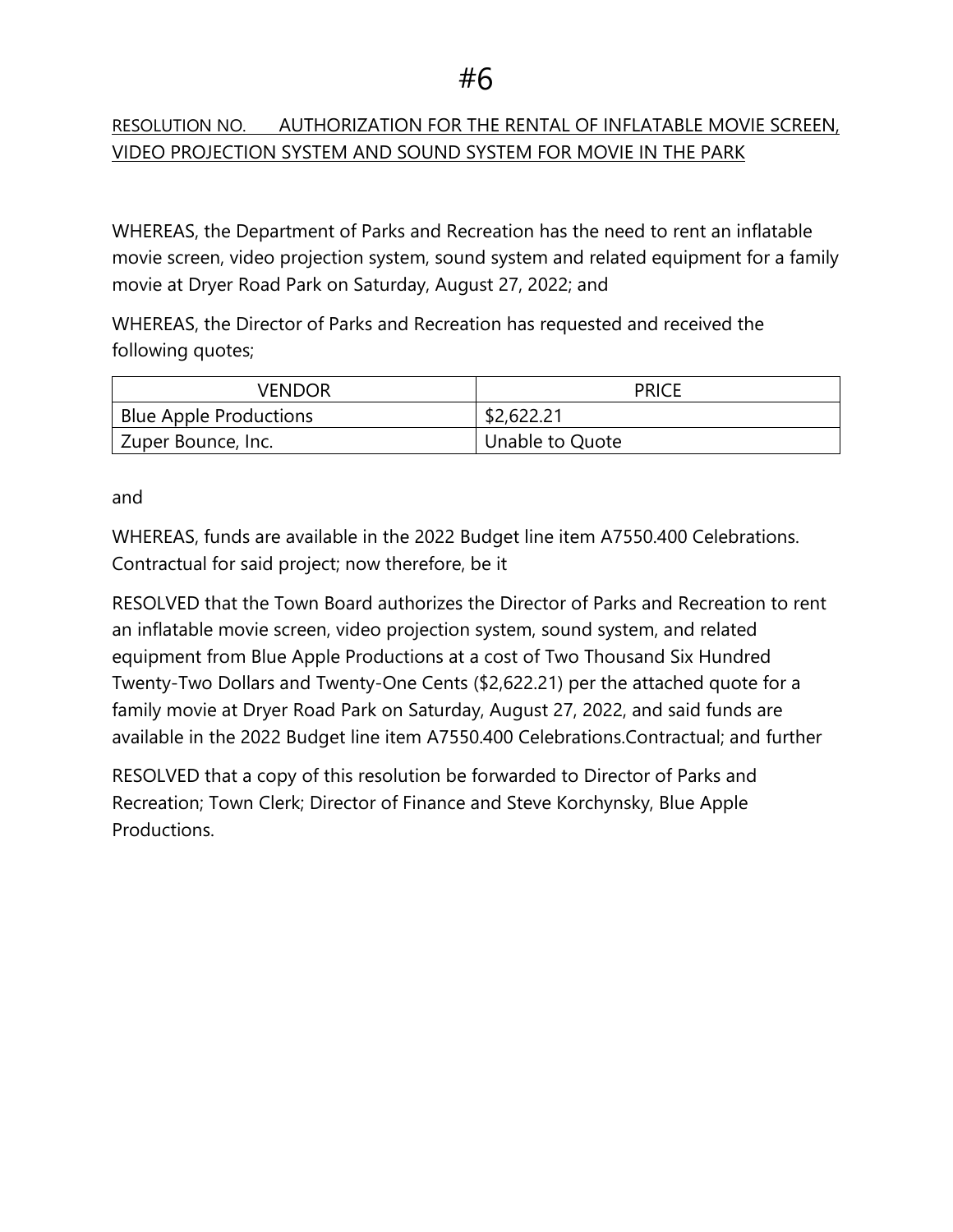#### RESOLUTION NO. AGREEMENT – MIKE ROOK

WHEREAS, it is the intention of the Department of Parks and Recreation to enter into agreement with Mike Rook for youth fishing instruction; and

WHEREAS, the Contractor has provided the Town with all the appropriate documents to support the proposed service agreement; now, therefore, be it

RESOLVED that the Town Board authorizes the Town Supervisor and the Director of Parks and Recreation to enter into agreement with Mike Rook under the terms and conditions as provided for in the 2022 contract kept in the subject matter file in the Town Clerk's Office for a sum of Seventy Percent (70%) of the recreation program revenues allocated to the Contractor and Thirty Percent (30%) of the recreation program revenues allocated to the Town to be paid from the 2022 Budget Line item A.7020.400 Rec Admin.Contractual; and further

RESOLVED that this resolution is conditioned upon receiving approvals from the Town's Insurance Broker, or an insurance waiver from the Town Board, and the Attorney for the Town; and further

RESOLVED that a copy will be forwarded to the Director of Parks and Recreation, Finance Director, Town Clerk, and Mike Rook.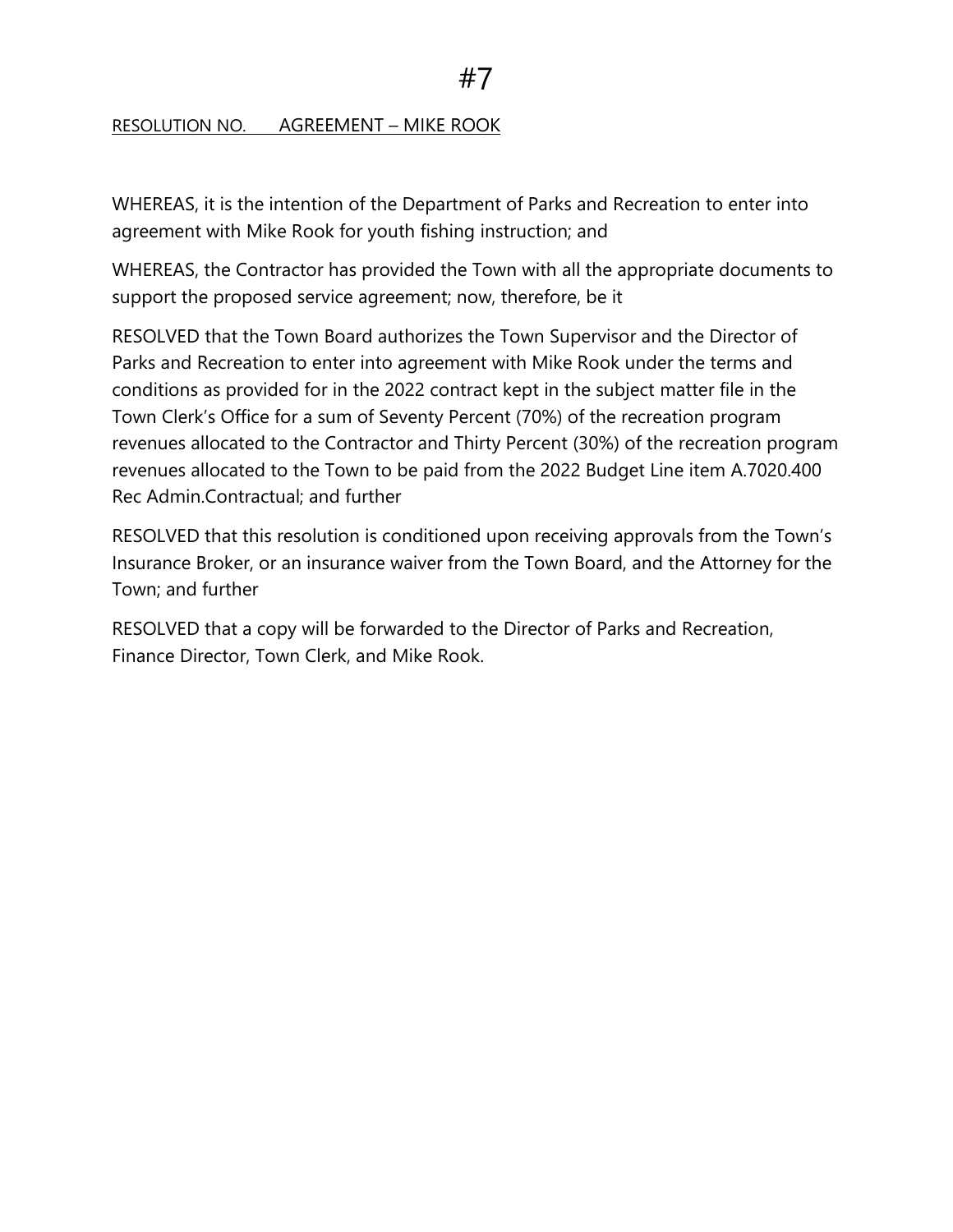#### RESOLUTION NO. AGREEMENT – DOUG ROUGEUX

WHEREAS, it is the intention of the Department of Parks and Recreation to enter into agreement with Doug Rougeux for a Bubble Mania Show; and

WHEREAS, the Contractor has provided the Town with all the appropriate documents to support the proposed service agreement; now, therefore, be it

RESOLVED that the Town Board authorizes the Town Supervisor and the Director of Parks and Recreation to enter into agreement with Doug Rougeux under the terms and conditions as provided for in the 2022 contract kept in the subject matter file in the Town Clerk's Office for a fixed fee of Four Hundred Dollars (\$400.00) to be paid from the 2022 Budget Line item A.7020.400 Rec Admin.Contractual; and further

RESOLVED that this resolution is conditioned upon receiving approvals from the Town's Insurance Broker, or an insurance waiver from the Town Board, and the Attorney for the Town; and further

RESOLVED that a copy will be forwarded to the Director of Parks and Recreation, Finance Director, Town Clerk, and Doug Rougeux.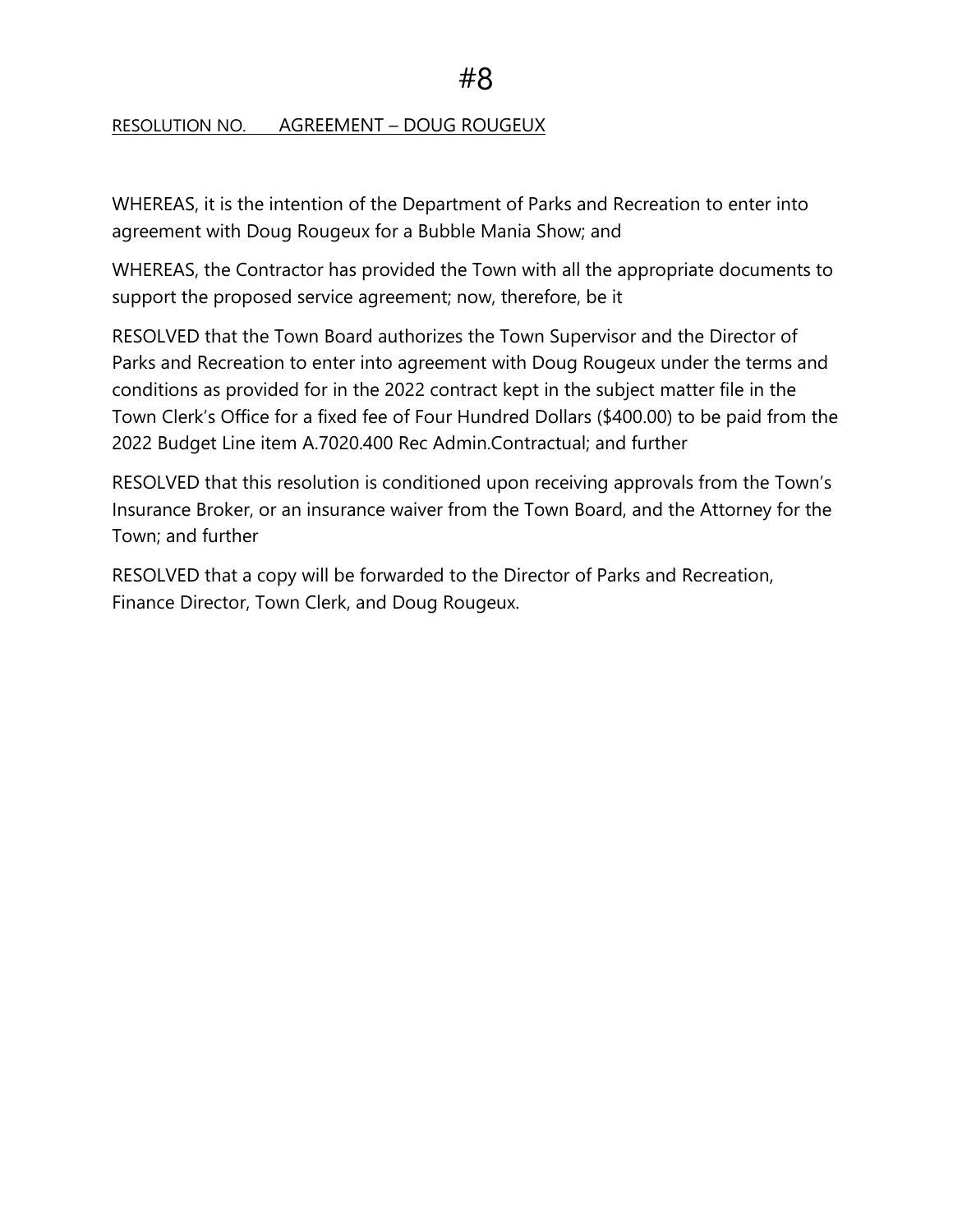## RESOLUTION NO. AGREEMENT – EMPIRE TENNIS ACADEMY

WHEREAS, it is the intention of the Department of Parks and Recreation to enter into agreement with Empire Tennis Academy for tennis instruction for youth and adults; and

WHEREAS, the Contractor has provided the Town with all the appropriate documents to support the proposed service agreement; now, therefore, be it

RESOLVED that the Town Board authorizes the Town Supervisor and the Director of Parks and Recreation to enter into agreement with Empire Tennis Academy under the terms and conditions as provided for in the contract kept in the subject matter file in the Town Clerk's Office for a sum of Seventy Percent (70%) of the recreation program revenues allocated to the Contractor and Thirty Percent (30%) of the recreation program revenues allocated to the Town to be paid from the 2022 Budget Line item A.7020.400 Rec Admin.Contractual; and further

RESOLVED that this resolution is conditioned upon receiving approvals from the Town's Insurance Broker, or an insurance waiver from the Town Board, and the Attorney for the Town; and further

RESOLVED that a copy will be forwarded to the Director of Parks and Recreation, Finance Director, Town Clerk, and Jason Speirs, Empire Tennis Academy.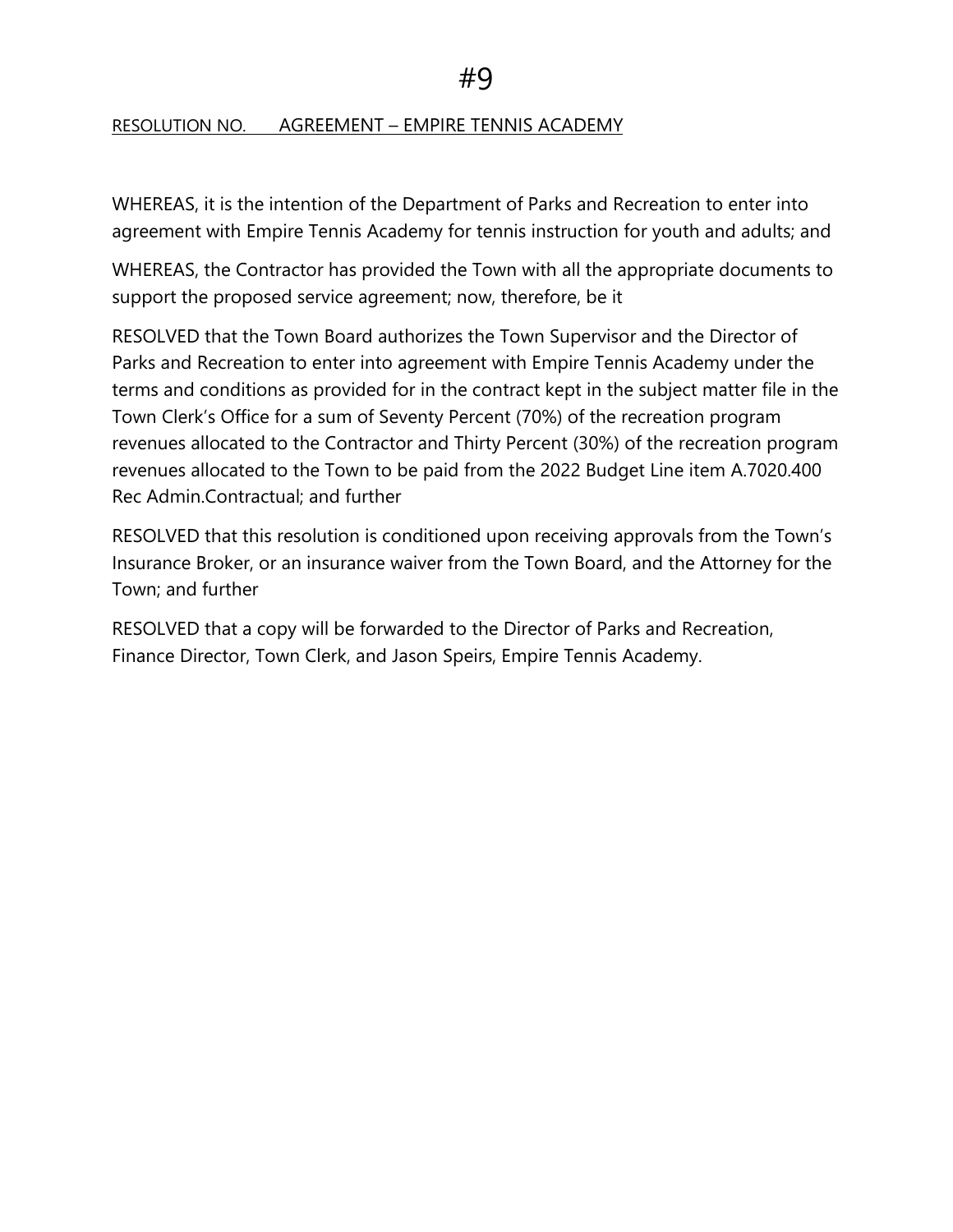## RESOLUTION NO. AGREEMENT – MARK RUST

WHEREAS, it is the intention of the Department of Parks and Recreation to enter into agreement with Mark Rust for a kids and family concert at the summer day camp; and

WHEREAS, the Contractor has provided the Town with all the appropriate documents to support the proposed service agreement; now, therefore, be it

RESOLVED that the Town Board authorizes the Town Supervisor and the Director of Parks and Recreation to enter into agreement with Mark Rust under the terms and conditions as provided for in the contract kept in the subject matter file in the Town Clerk's Office for a fixed fee of Seven Hundred Dollars (\$700.00) to be paid from the 2022 Budget Line item A.7020.400 Rec Admin.Contractual; and further

RESOLVED that this resolution is conditioned upon receiving approvals from the Town's Insurance Broker, or an insurance waiver from the Town Board, and the Attorney for the Town; and further

RESOLVED that a copy will be forwarded to the Director of Parks and Recreation, Finance Director, Town Clerk, and Mark Rust.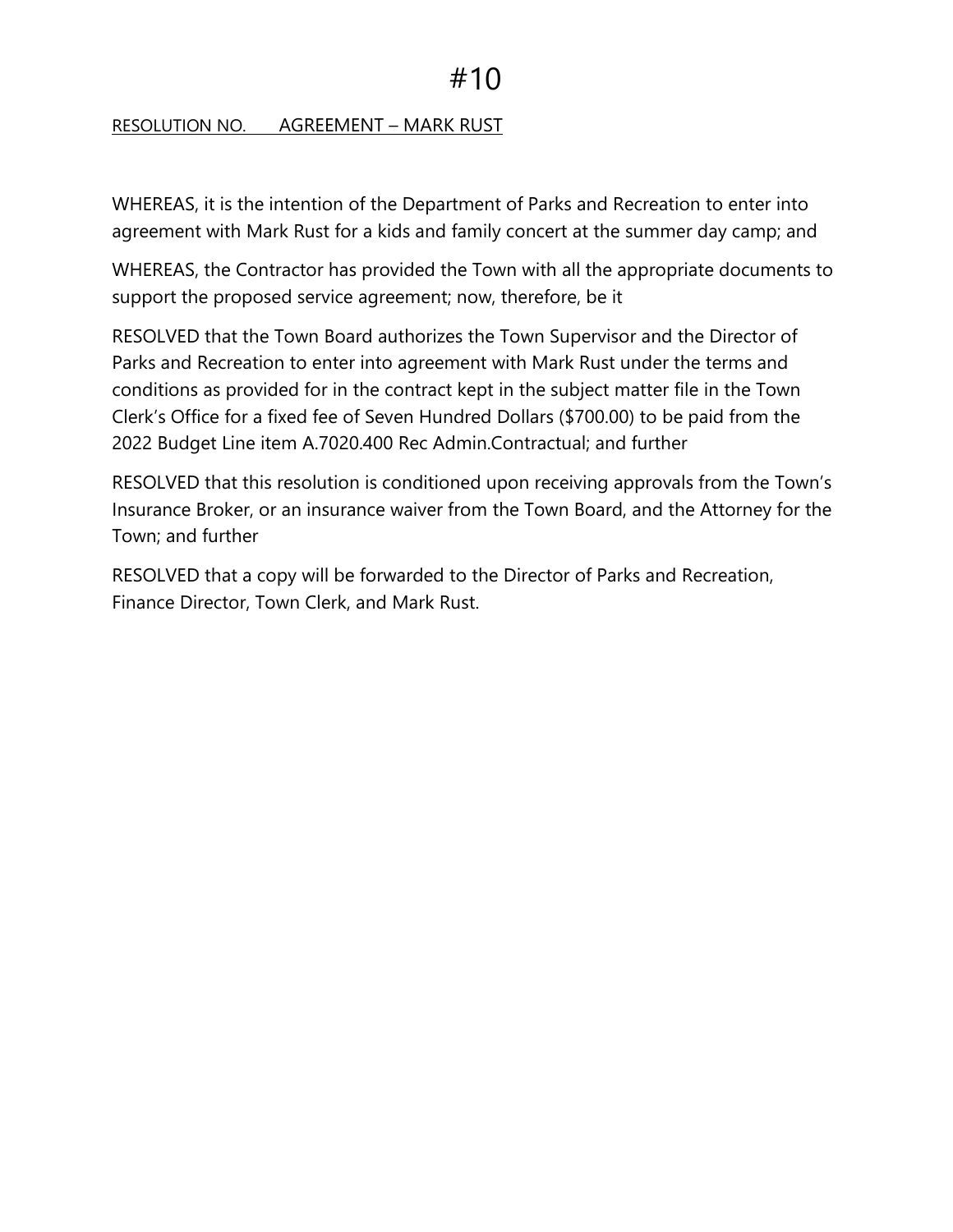## RESOLUTION NO. AGREEMENT – RICH STEIN

WHEREAS, it is the intention of the Department of Parks and Recreation to enter into agreement with Rich Stein for a magic show for kids and families at the summer day camp; and

WHEREAS, the Contractor has provided the Town with all the appropriate documents to support the proposed service agreement; now, therefore, be it

RESOLVED that the Town Board authorizes the Town Supervisor and the Director of Parks and Recreation to enter into agreement with Rich Stein under the terms and conditions as provided for in the contract kept in the subject matter file in the Town Clerk's Office for a fixed fee of Two Hundred Fifty Dollars (\$250.00) to be paid from the 2022 Budget Line item A.7020.400 Rec Admin.Contractual; and further

RESOLVED that this resolution is conditioned upon receiving approvals from the Town's Insurance Broker, or an insurance waiver from the Town Board, and the Attorney for the Town; and further

RESOLVED that a copy will be forwarded to the Director of Parks and Recreation, Finance Director, Town Clerk, and Rich Stein.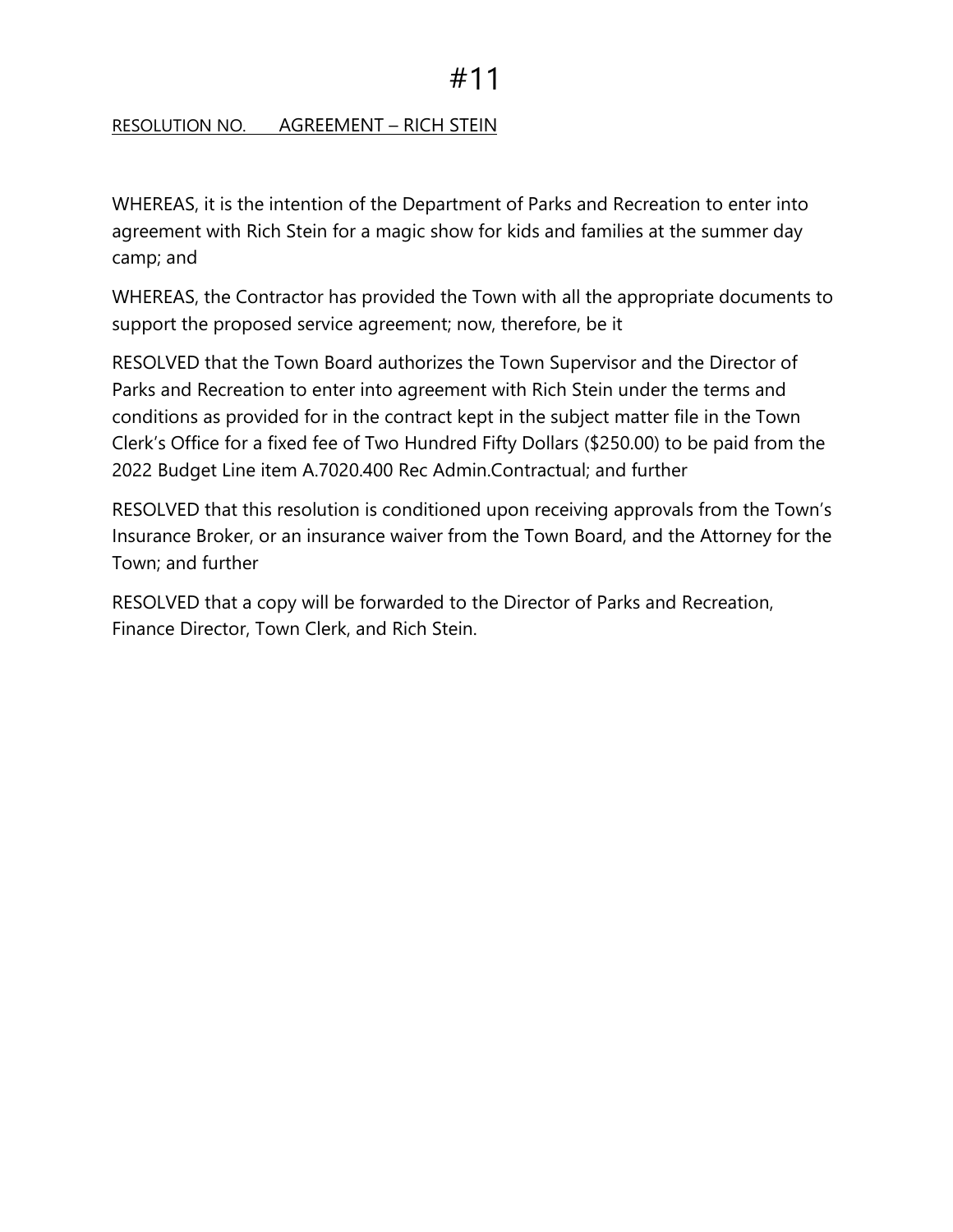## RESOLUTION NO. AGREEMENT – RICH STEIN MAGIC AND BALLOON TWISTING CAMP

WHEREAS, it is the intention of the Department of Parks and Recreation to enter into agreement with Rich Stein for instruction in magic and balloon twisting for youth; and

WHEREAS, the Contractor has provided the Town with all the appropriate documents to support the proposed service agreement; now, therefore, be it

RESOLVED that the Town Board authorizes the Town Supervisor and the Director of Parks and Recreation to enter into agreement with Rich Stein under the terms and conditions as provided for in the contract kept in the subject matter file in the Town Clerk's Office for a sum of Seventy Percent (70%) of the recreation program revenues allocated to the Contractor and Thirty Percent (30%) of the recreation program revenues allocated to the Town to be paid from the 2022 Budget Line item A.7020.400 Rec Admin.Contractual; and further

RESOLVED that this resolution is conditioned upon receiving approvals from the Town's Insurance Broker, or an insurance waiver from the Town Board, and the Attorney for the Town; and further

RESOLVED that a copy will be forwarded to the Director of Parks and Recreation, Finance Director, Town Clerk, and Rich Stein.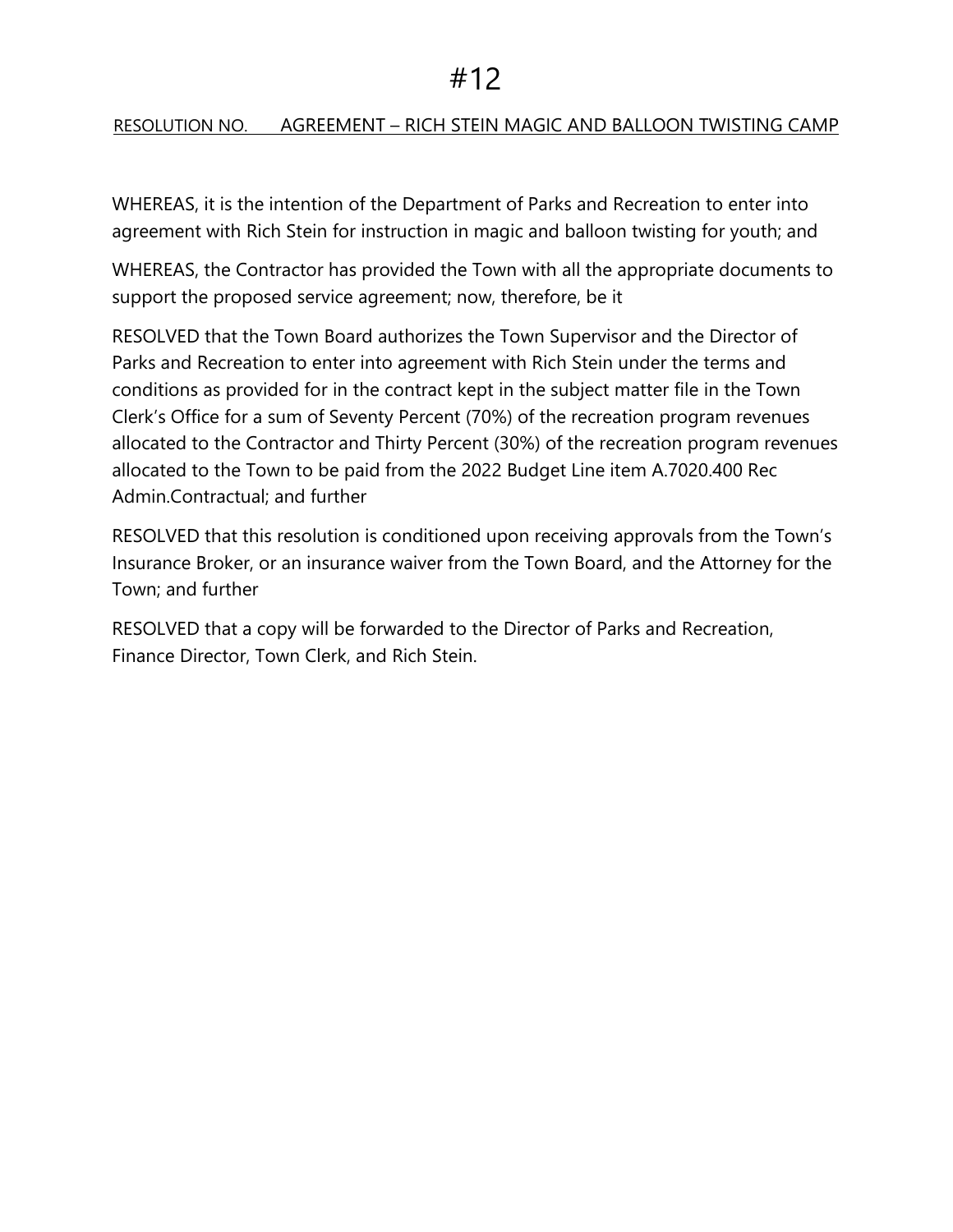## RESOLUTION NO. REQUEST FOR CERTIFICATE OF LIABILITY INSURANCE WAIVERS

WHEREAS, the Town Board adopted the Resolution # 234 – Town of Victor Contract Procedures on June 13, 2016; and

WHERAS, per the Contract Process, contractors and vendors who cannot obtain a Certificate of Liability Insurance which is in accordance with the Town's insurance requirements in order to perform their contracted service for the Town of Victor may appeal to the Victor Town Board for a Waiver of the Certificate of Liability Insurance; and

WHEREAS, the Town wishes services to be provided by the following vendors, who are requesting the waiver of providing a Certificate of Liability Insurance to the Town of Victor:

| Vendor     | Activity /   | Location of          | Amount of  | Duration of  | Reason for   |
|------------|--------------|----------------------|------------|--------------|--------------|
|            | Event        | Event                | Contract   | Contract     | Exemption    |
| Mark Rust  | Summer       | <b>Victor School</b> | \$700.00   | December 31, | Insufficient |
|            | Concert      | Campus               |            | 2022         | Coverage     |
| Mike Rook  | Fishing      | Victor               | 70% / 30%  | December 31, | Insufficient |
|            | Instruction  | Municipal            |            | 2022         | Coverage     |
|            |              | Park                 |            |              |              |
| Rich Stein | Magic Show & | Victor School        | \$250.00 / | December 31, | Insufficient |
|            | Camp         | Campus &             | 70% / 30%  | 2022         | Coverage     |
|            |              | Victor               |            |              |              |
|            |              | Recreation           |            |              |              |
|            |              | Center               |            |              |              |

Now, therefore, be it

RESOLVED that the Town Board grants the Certificate of Liability Insurance Waivers for the Mark Rust, Mike Rook and Rich Stein; and further

RESOLVED that a copy of this resolution be sent to Brian Emelson, Director of Parks and Recreation, Karen Bodine, Town Clerk, Mark Rust, Mike Rook and Rich Stein.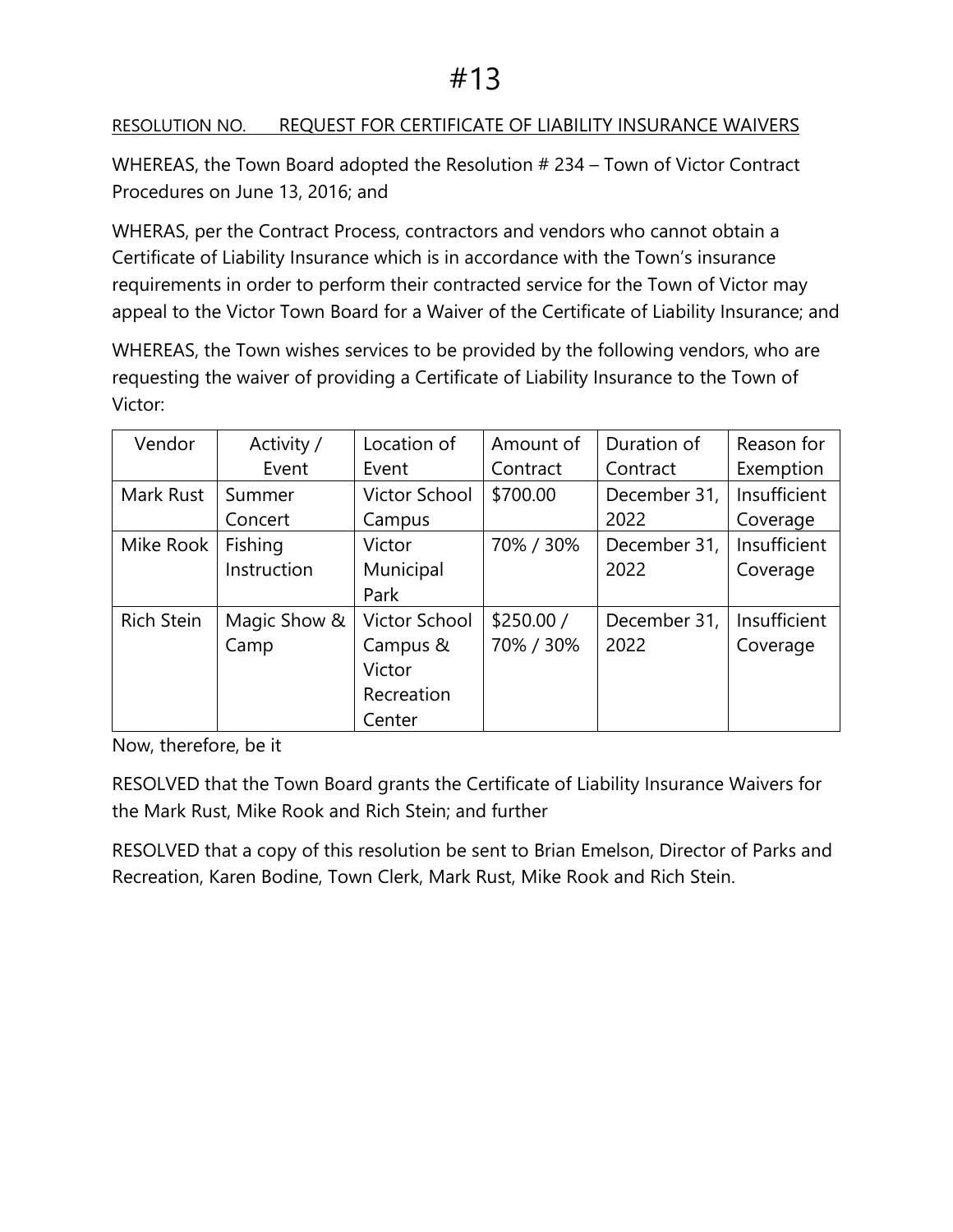## RESOLUTION NO. AUTHORIZATION FOR PURCHASE OF (2022) CANYCOM BFP602 BUCKET STYLE, RUBBER TRACKED CARRIER FROM TRACK EQUIPMENT COMPANY FOR PARKS AND TRAILS OPERATIONS

WHEREAS, the Department of Parks has the need to purchase a Canycom BFP602 Bucket Style, Rubber Tracked Carrier for parks and trails operations; and

WHEREAS, this equipment is available for purchase from Track Equipment Company at a cost of Seven Thousand Eight Hundred Forty-Five dollars (\$7,845.00); and

WHEREAS, funds are available in the 2022 Budget line item A7110.400 Parks.Contractual for the purchase of a Canycom BFP602 bucket style, rubber tracked carrier; now, therefore, be it

RESOLVED that the Town Board authorizes the Director of Parks to purchase a 2022 Canycom BFP602 for parks and trails operations from Track Equipment Company (PO Box 1275, Bellingham, WA 98227) at a cost of Seven Thousand Eight Hundred Forty-Five dollars (\$7,845.00), and said funds are available in the 2022 Budget line item A7110.400 Parks.Contractual; and further

RESOLVED that a copy of this resolution be forwarded to Director of Parks and Recreation; Town Clerk; Finance Director; and Al Fife, Track Equipment Company.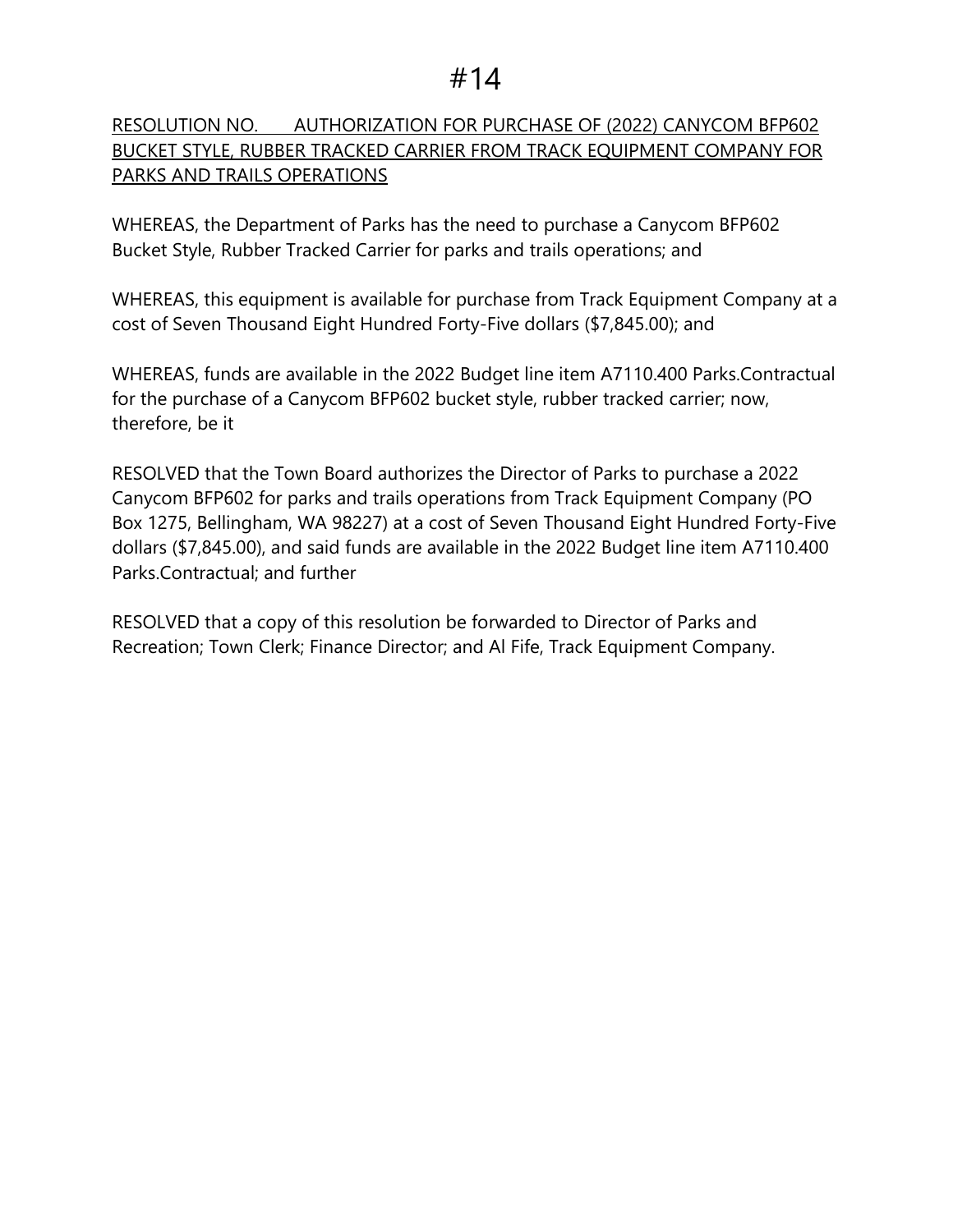## RESOLUTION NO. APPOINTMENT OF REGISTRAR OF VITAL STATISTICS

RESOLVED that Karen C. Bodine is appointed to the position of Registrar of Vital Statistics and Kimberly Reese be appointed as Deputy Registrar of Vital Statistics for the Town of Victor. This appointment will fill the position of Deputy Renee McConnell who retired from the Town of Victor on June 14, 2022. This appointment will run concurrent with the term of Town Clerk, effective June 27, 2022 to December 31, 2025.

RESOLVED that a copy of this resolution be forwarded to the Town Clerk.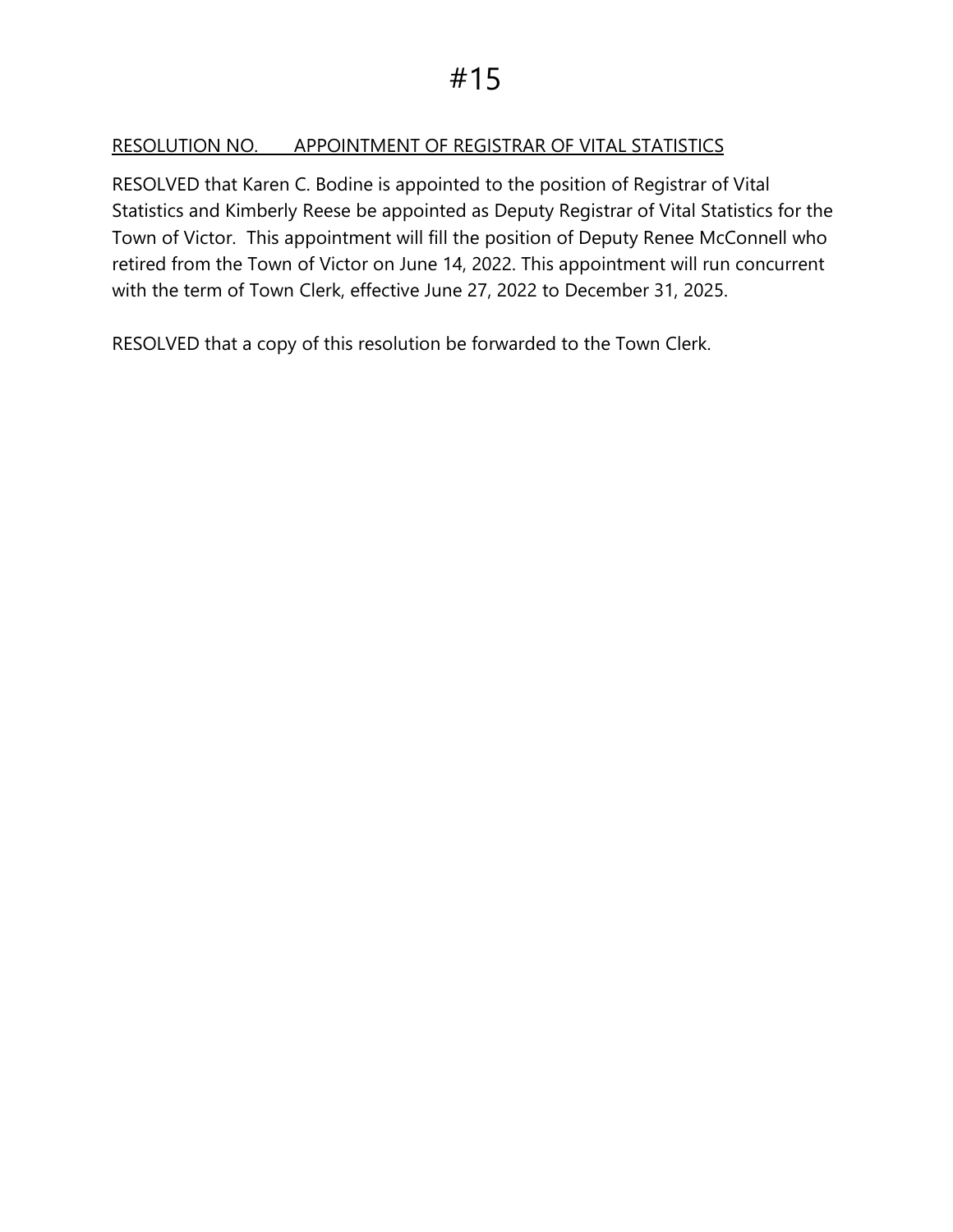## RESOLUTION NO. AMENDMENT TO RESOLUTION NO. 176 LETTER OF CREDIT FAIRWAYS PHASE III - RELEASE 1

WHEREAS, upon Fairview Ponds LLC receiving Planning Board approval for The Fairways Phase III a Canandaigua National Bank Irrevocable Letter of Credit was posted with the Town to cover the cost of improvements and infrastructure; and

WHEREAS, the Town Engineer recommended that \$756,256.00 be released from said Letter of Credit ending in 1339. This amendment also includes releasing \$38,697.34 from said Letter of Credit ending in 3644 conditioned upon payment of all fees owed the Town; now, therefore, be it

RESOLVED that the Town Board hereby approves Release No. 1 to reduce both Letters of Credit from the Canandaigua National Bank in the amount of \$756,256.00 and \$38,697.34 conditioned upon payment of all engineering and inspection fees owed to the Town; and further

RESOLVED that given said releases, there now remains \$270,587.00 in said Letter of Credit ending in 1339 and \$12,866.66 remaining in Letter of Credit ending in 3644 and further

RESOLVED that a copy of this resolution be forwarded to the Town Engineer, Fairview Ponds LLC, Passero Associates, Finance Director, and Town Clerk.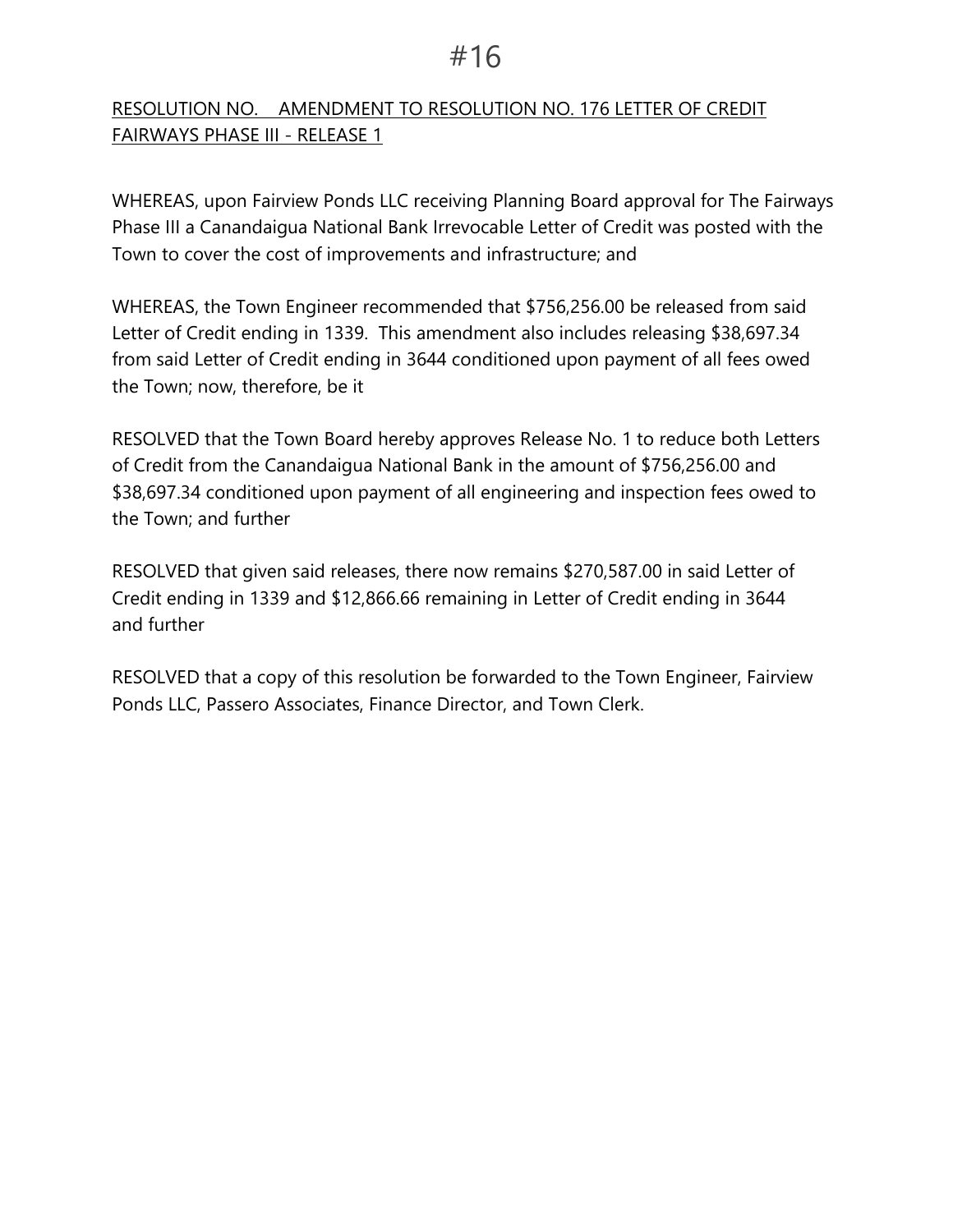## RESOLUTION NO. LICENSE AND HOLD HARMLESS AGREEMENT 6746 CANTERBURY TRAIL TO ALLOW ENCROACHMENT INTO UTILITY EASEMENT

WHEREAS, John & Janet Hartman are the record owner (the "Owners") of the premises at 6746 Canterbury Trail, Tax Map #16.10-2-104.000, (the "Property") in the Town of Victor; and

WHEREAS, the Town is the owner of a utility easement, UE-2, as shown in Book 1039 of Deeds at page 1 in the Ontario County Clerk's Office, which utility easement is situated running in a north-south direction along the eastern side of the Property approximately ten (10) feet onto the Owner's property as shown on the Quail Ridge East Phase 5, Final Subdivision Plan Map No. 25749 filed in the Ontario County Clerk's Office on July 21, 2000 ("Utility Easement"); and

WHEREAS, the Owner of the property proposes to install a fence (the "Fence") on the eastern side in the Utility Easement; and

WHEREAS, the Town Board wishes to enter into a License and Hold Harmless Agreement ("Agreement") to allow the Fence to encroach onto the Utility Easement, said License and Hold Harmless Agreement to be recorded with the Ontario County Clerk's Office; and

WHEREAS, the Agreement would permit the Fence to be constructed, but would require the Owner to remove and/or repair said Fence, hold the Town harmless, and return the Property within the Utility Easement to its pre-alteration condition should the Town need to exercise its rights relating to the Utility Easement in a manner which would require removal of the Fence, and the Town was induced into entering into the Agreement based on said representations; and

WHEREAS, the Town Building Department and Town Highway Superintendent have reviewed the proposed Fence and have indicated that the aforementioned proposed encroachment into the Utility Easement would not materially adversely affect the integrity, purpose, or function of the Utility Easement, including but not limited to Utility, or be a hindrance in gaining access to any facilities or other infrastructure located within the Utility Easement to effect repairs, maintenance, and/or improvements, and have no objection to the Town Board entering into the Agreement; now, therefore, be it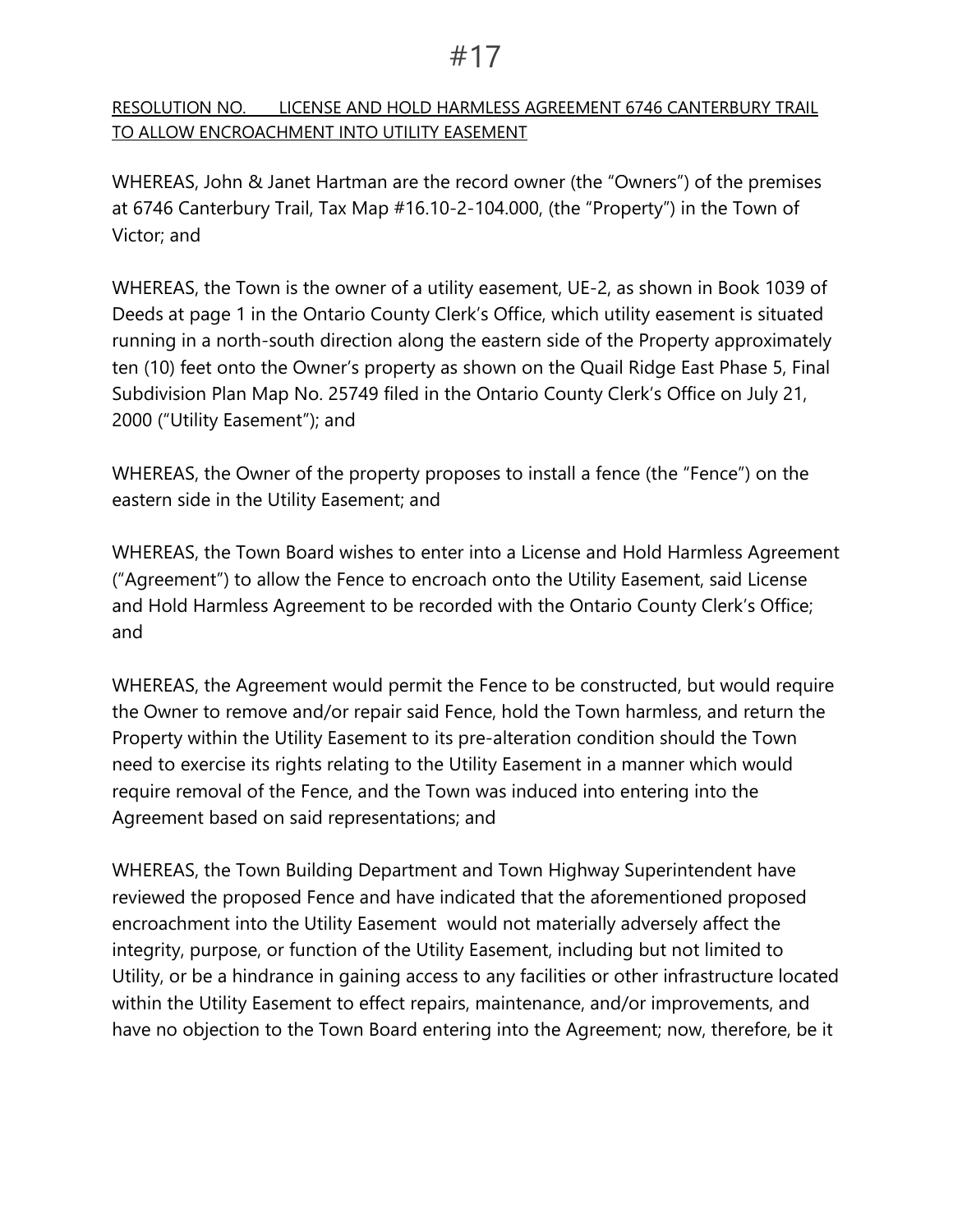RESOLVED that the Supervisor is authorized to execute the License and Hold Harmless Agreement with John & Janet Hartman, in a form approved by the Attorney for the Town, to allow the proposed Fence to encroach into the Utility Easement, and any other document reasonably necessary to effect said Agreement; and

RESOLVED that upon filing with the Ontario County Clerk's office, a copy of the filed License and Hold Harmless Agreement with John & Janet Hartman will be provided to the Town Clerk; and further

RESOLVED that a copy of this Resolution be provided to the Town Planning and Building Department, the Town Clerk, and the Owner.